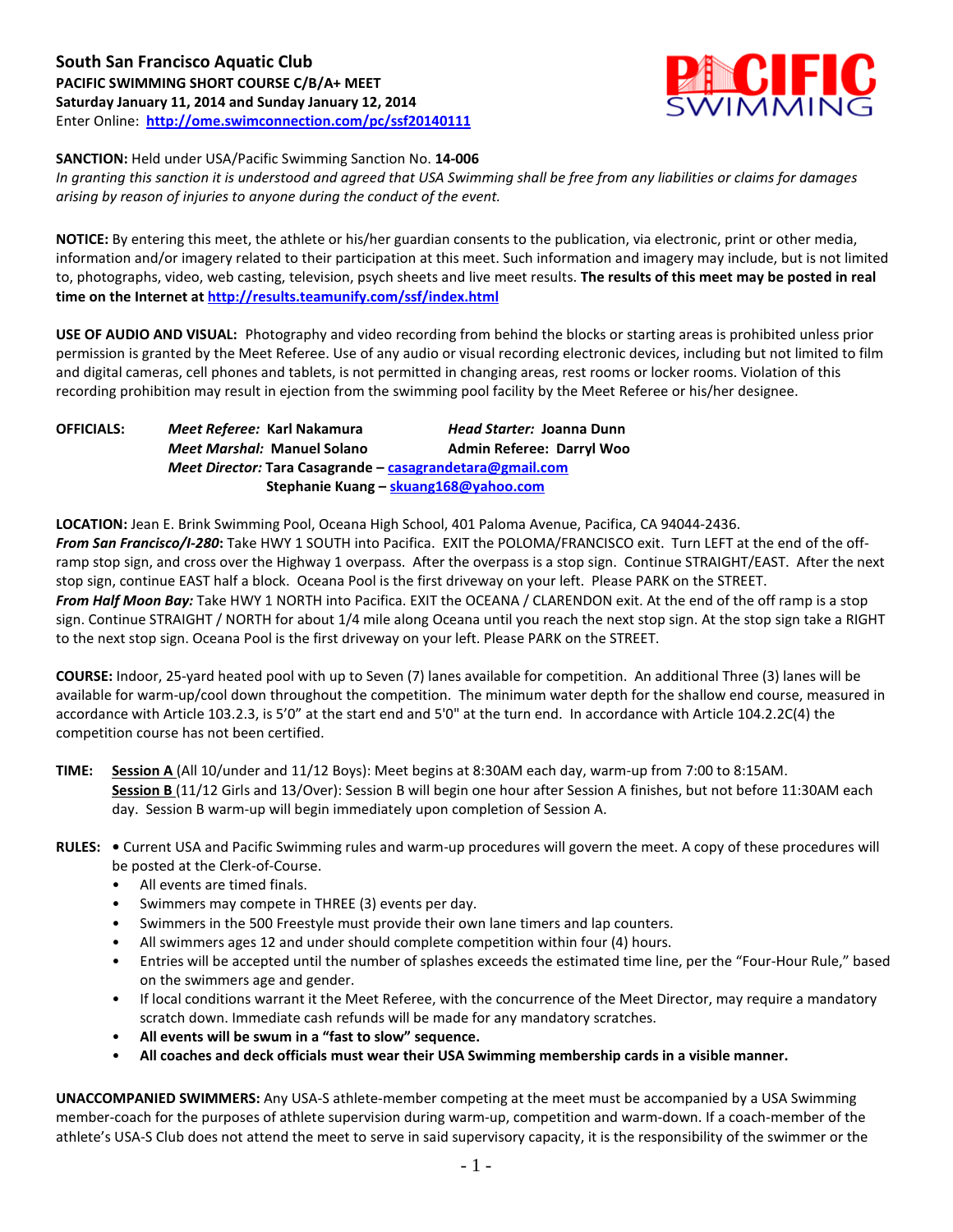swimmer's legal guardian to arrange for supervision by a USA-S member-coach. The Meet Director or Meet Referee may assist the swimmer in making arrangements for such supervision; however, it is recommended that such arrangements be made in advance of the meet by the athlete's USA-S Club Member-Coach.

**RACING STARTS:** Swimmers must be certified by a USA-S member-coach as being proficient in performing a racing start, or must start the race in the water. It is the responsibility of the swimmer or the swimmer's legal guardian to ensure compliance with this requirement.

**RESTRICTIONS:** • Smoking and the use of other tobacco products is prohibited on the pool deck, in the locker rooms, in spectator seating, in standing areas and in all areas used by swimmers, during the meet and during warm-up periods.

- Sale and use of alcoholic beverages is prohibited in all areas of the meet venue.
- No glass containers are allowed in the meet venue.
- No propane heater is permitted except for snack bar/meet operations.
- All shelters must be properly secured.
- Pets, not including guide dogs, are strictly prohibited in all areas of the meet venue.

• Except where venue facilities require otherwise, changing into or out of swimsuits other than in locker rooms or other designated areas is not appropriate and is strongly discouraged.

**ELIGIBILITY:** • Swimmers must be current members of USA-S and enter their name and registration number on the meet entry card as they are shown on their Registration Card. If this is not done, it may be difficult to match the swimmer with the registration and times database. The meet host will check all swimmer registrations against the SWIMS database and if not found to be registered, the Meet Director shall accept the registration at the meet (a \$10 surcharge will be added to the regular registration fee). Duplicate registrations will be refunded by mail.

• Swimmers in the "A" Division must have met at least the listed "PC-A" time standard. Swimmers in the "B" Division must have met at least the listed "PC-B" time standard. All entry times slower than the listed "PC-B" time standard will be in the "C" Division.

• Entries with **"NO TIME" will be ACCEPTED**.

• Entry times submitted for this meet will be checked against a computer database and may be changed in accordance with Pacific Swimming Entry Time Verification Procedures.

• Disabled swimmers are welcome to attend this meet and should contact the Meet Director or Meet Referee regarding and special accommodations on entry times and seeding per Pacific Swimming policy.

- Swimmers 19 years of age and over may compete in the meet for time only, no awards. Such swimmers must have met standards for the 17-18 age group.
- The swimmer's age will be the age of the swimmer on the first day of the meet.

# **ENTRY PRIORITY: Zone 1 North swimmers have entry priority until Wednesday, December 25, 2013 at 11:59 pm. Entry from other Pacific Swimming Zones or LSC's will not be considered until December 26, 2013, and then will be considered in the order that they were received.**

**ENTRY FEES:** \$2.75 per event plus an \$8.00 participation fee per swimmer. Entries will be rejected if payment is not sent at time of request.

**ONLINE ENTRIES:** To enter online go to **<http://ome.swimconnection.com/pc/ssf20140111>** to receive an immediate entry confirmation. This method requires payment by credit card. Swim Connection LLC charges a processing fee for this service, equal to \$1 per swimmer plus 5% of the total Entry Fees. Please note that the processing fee is a separate fee from the Entry Fees. If you do not wish to pay the processing fee, enter the meet using a mail entry. **Entering online is a convenience, is completely voluntary, and is in no way required or expected of a swimmer by Pacific Swimming.** Online entries will be accepted through Wednesday, **January 1, 2014 at 11:59 PM.**

**MAILED OR HAND DELIVERED ENTRIES**: Entries must be on the attached consolidated entry form. Forms must be filled out completely and printed clearly with swimmers best time. Entries must be postmarked by midnight, Monday, December 30, 2013 or hand delivered by 3:30 p.m. Wednesday January 1, 2014. No late entries will be accepted. No refunds will be made, except mandatory scratch downs. Requests for confirmation of receipt of entries should include a self-addressed envelope.

| Make check payable to: South San Francisco Aquatic Club |                                             |
|---------------------------------------------------------|---------------------------------------------|
| Mail entries to: Stephanie Kuang                        | <b>Hand deliver entries to: Marcus Nava</b> |
| 2221 Kenry Way                                          | <b>781 Tennis Drive</b>                     |
| South San Francisco, CA 94080                           | South San Francisco, CA 94030               |
|                                                         |                                             |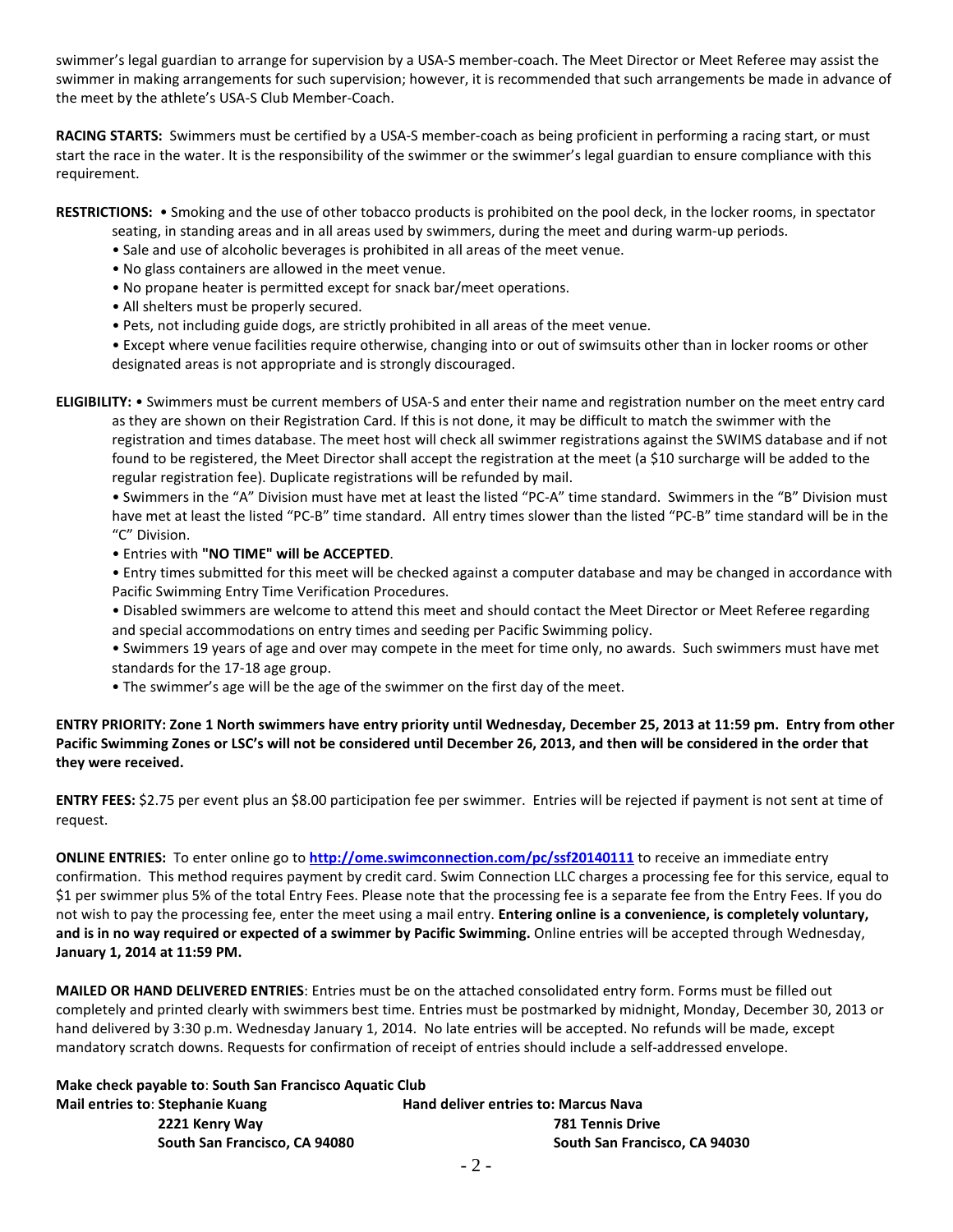**CHECK-IN:** The meet will be deck seeded. Swimmers must check-in at the Clerk-of-Course. Close of check-in for all individual events shall be no more than 60 minutes before the estimated time of the start of the first heat of the event. No event shall be closed more than 30 minutes before the scheduled start of the session. Swimmers who do not check in will not be seeded and will not be seeded in that event.

**SCRATCHES:** Swimmers shall inform themselves of the meet starting time and shall report to the proper meet authorities promptly upon call. Any swimmers not reporting for or competing in an individual timed final event *shall not* be penalized.

**AWARDS:** Ribbons for 1st thru 8th place for individual events in the A, B, and C divisions: 8 & under, 9/10, 11/12, 13/14, 15 & Over. No ribbons for swimmers 19 and over. Standard "A" medals awarded to swimmers achieving NEW "A" times in each event regardless of place achieved in the event. All awards to be picked up by coaches at end of each session. Awards will not be mailed out.

### **ADMISSION:** Free.

**REFRESHMENTS:** A snack bar will be available throughout the competition. Coaches and working deck officials will be provided lunch. Hospitality will serve refreshments to timers and volunteers.

**MISCELLANEOUS:** No overnight parking is allowed. Facilities will not be provided after meet hours. Restricted access area the East and South ends of the swimming pool deck. Access only for Competitors, Coaches, Officials, and meet Staff/Volunteers and Timers. No Flash Photography.

**MINIMUM OFFICIALS:** Teams must follow Zone 1 North rules for providing officials. Each team must provide officials for each session according to the number of swimmers entered in that session, following the table below. Teams that do not provide sufficient officials must provide coaches to act in the place of officials

| Club swimmers entered in session | <b>Trained and carded officials requested</b> |  |  |  |  |  |
|----------------------------------|-----------------------------------------------|--|--|--|--|--|
| $1 - 10$                         |                                               |  |  |  |  |  |
| $11 - 25$                        |                                               |  |  |  |  |  |
| $26 - 50$                        |                                               |  |  |  |  |  |
| $51 - 75$                        |                                               |  |  |  |  |  |
| 76-100                           |                                               |  |  |  |  |  |
|                                  | 5 (+1 for every additional 25                 |  |  |  |  |  |
| 100 or more                      | swimmers)                                     |  |  |  |  |  |

#### **EVENT SUMMARY**

|              | <b>SATURDAY</b> |            |        | <b>SUNDAY</b> |          |            |              |  |  |  |
|--------------|-----------------|------------|--------|---------------|----------|------------|--------------|--|--|--|
| 8 & UN       | $9 - 10$        | $11 - 12$  | 13-18  | 8 & UN        | $9 - 10$ | $11 - 12$  | $13 - 18$    |  |  |  |
| 100 IM       | 200 IM          | 100 BK     | 200 BK | 100 FR        | 200 FR   | 100 FL     | 100 FL       |  |  |  |
| 25 BR        | 100 BR          | 50 FR      | 100 FR | 50 BR         | 50 BR    | 50 BR      | <b>50 FR</b> |  |  |  |
| 50 FL        | 50 FL           | 200 BR     | 100 BR | 25 FL         | 100 FL   | 100 FR     | 200 FR       |  |  |  |
| <b>25 FR</b> | 100 FR          | 50 FL      | 200 FL | 25 BK         | 50 BK    | 200 IM     | 400 IM       |  |  |  |
|              |                 | 500 FR (G) |        |               |          | 500 FR (B) |              |  |  |  |
|              |                 |            |        |               |          |            |              |  |  |  |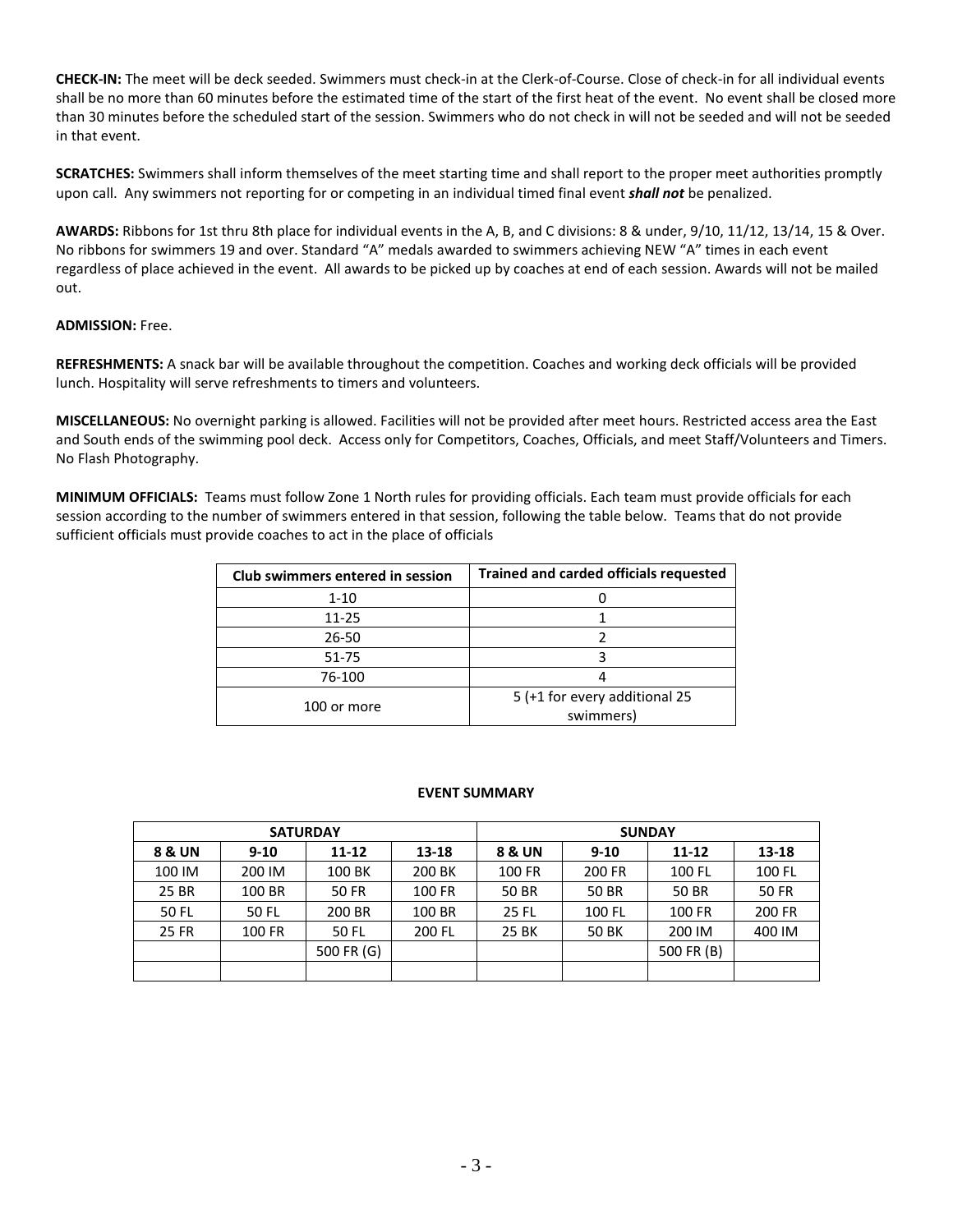# Saturday Session A, Jan. 11, 2014 **Sunday Session A, Jan. 12, 2014**

| Event# | Event            | Event# |
|--------|------------------|--------|
| 1      | 9-10 200 I.M.    | 2      |
| 3      | 8-UN 100 I.M.    | 4      |
|        | 11-12 100 Back   | 6      |
| 7      | 9-10 100 Breast  | 8      |
| 9      | 8-UN 25 Breast   | 10     |
|        | 11-12 50 Free    | 12     |
| 13     | 9-10 50 Fly      | 14     |
| 15     | 8-UN 50 Fly      | 16     |
|        | 11-12 200 Breast | 18     |
| 19     | 9-10 100 Free    | 20     |
| 21     | 8-UN 25 Free     | 22     |
|        | 11-12 50 Fly     | 24     |

| Event # | Event            | Event#          |  | Event# | Event              | Event# |
|---------|------------------|-----------------|--|--------|--------------------|--------|
| 1       | 9-10 200 I.M.    | $\mathbf{2}$    |  |        | 11-12 100 Fly      | 52     |
| 3       | 8-UN 100 I.M.    | 4               |  | 53     | 8-UN 100 Free      | 54     |
|         | 11-12 100 Back   | 6               |  | 55     | 9-10 200 Free      | 56     |
| 7       | 9-10 100 Breast  | 8               |  |        | 11-12 50 Breast    | 58     |
| 9       | 8-UN 25 Breast   | 10              |  | 59     | 8-UN 50 Breast     | 60     |
|         | 11-12 50 Free    | 12 <sup>2</sup> |  | 61     | 9-10 50 Breast     | 62     |
| 13      | 9-10 50 Fly      | 14              |  |        | 11-12 100 Free     | 64     |
| 15      | 8-UN 50 Fly      | 16              |  | 65     | 8-UN 25 Fly        | 66     |
|         | 11-12 200 Breast | 18              |  | 67     | 9-10 100 Fly       | 68     |
| 19      | 9-10 100 Free    | 20              |  |        | 11-12 200 IM       | 70     |
| 21      | 8-UN 25 Free     | 22              |  |        | 8-Un 25 Back       | 72     |
|         |                  | 24              |  | 73     | 9-10 50 Back       | 74     |
|         | 11-12 50 Fly     |                 |  |        | 11-12 500 Free (B) | 76     |

### Saturday Session B, Jan. 11, 2014 Sunday Session B, Jan. 12, 2014

| Event# | Event              | Event# | Event# | Event           |
|--------|--------------------|--------|--------|-----------------|
| 25     | 11-12 100 Back     |        | 77     | 11-12 100 Fly   |
| 27     | 13-14 200 Back     | 28     | 79     | 13-14 100 Fly   |
| 29     | 15-O 200 Back      | 30     | 81     | 15-0 100 Fly    |
| 31     | 11-12 50 Free      |        | 83     | 11-12 50 Breast |
| 33     | 13-14 100 Free     | 34     | 85     | 13-14 50 Free   |
| 35     | 15-O 100 Free      | 36     | 87     | 15-O 50 Free    |
| 37     | 11-12 200 Breast   |        | 89     | 11-12 100 Free  |
| 39     | 13-14 100 Breast   | 40     | 91     | 13-14 200 Free  |
| 41     | 15-O 100 Breast    | 42     | 93     | 15-O 200 Free   |
| 43     | 11-12 50 Fly       |        | 95     | 11-12 200 IM    |
| 45     | 13-14 200 Fly      | 46     | 97     | 13-14 400 IM    |
| 47     | 15-O 200 Fly       | 48     | 99     | 15-O 400 IM     |
| 49     | 11-12 500 Free (G) |        |        |                 |

| Event # | Event              | Event# | Event# | Event           |  |
|---------|--------------------|--------|--------|-----------------|--|
| 25      | 11-12 100 Back     |        | 77     | 11-12 100 Fly   |  |
| 27      | 13-14 200 Back     | 28     | 79     | 13-14 100 Fly   |  |
| 29      | 15-O 200 Back      | 30     | 81     | 15-O 100 Fly    |  |
| 31      | 11-12 50 Free      |        | 83     | 11-12 50 Breast |  |
| 33      | 13-14 100 Free     | 34     | 85     | 13-14 50 Free   |  |
| 35      | 15-O 100 Free      | 36     | 87     | 15-O 50 Free    |  |
| 37      | 11-12 200 Breast   |        | 89     | 11-12 100 Free  |  |
| 39      | 13-14 100 Breast   | 40     | 91     | 13-14 200 Free  |  |
| 41      | 15-O 100 Breast    | 42     | 93     | 15-O 200 Free   |  |
| 43      | 11-12 50 Fly       |        | 95     | 11-12 200 IM    |  |
| 45      | 13-14 200 Fly      | 46     | 97     | 13-14 400 IM    |  |
| 47      | 15-O 200 Fly       | 48     | 99     | 15-0 400 IM     |  |
| 49      | 11-12 500 Free (G) |        |        |                 |  |

**\*Note – The 11-12 Girls 500 Freestyle will swim on Saturday, 12/14; the 11-12 Boys 500 Freestyle will swim on Sunday, 12/15\***

Use the following URL to find the time standards:<http://www.pacswim.org/index.shtml>